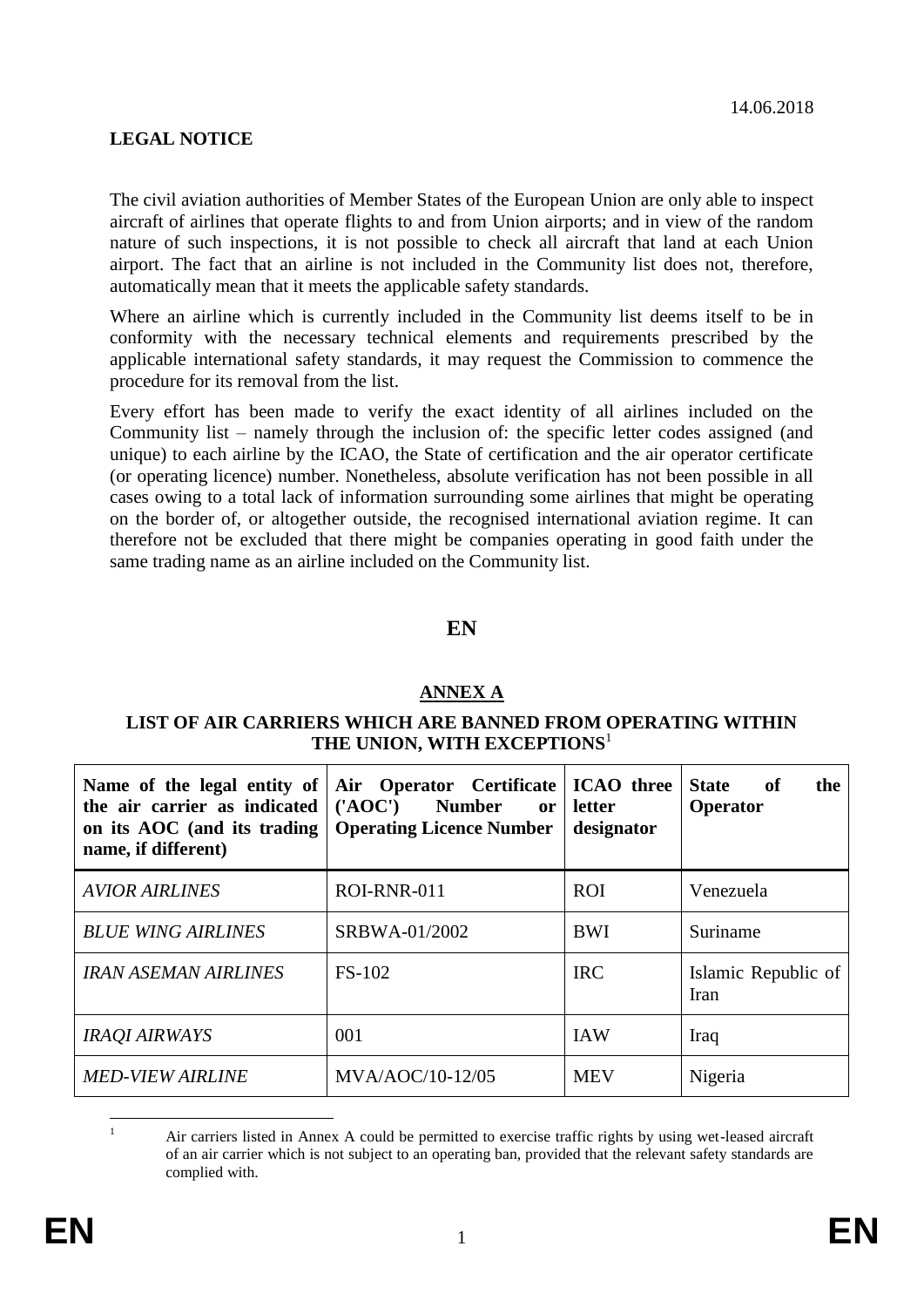| Name of the legal entity of<br>the air carrier as indicated<br>on its AOC (and its trading<br>name, if different)                                                                                  | Air<br><b>Operator</b> Certificate<br>$(^{\prime}AOC^{\prime})$<br><b>Number</b><br>or<br><b>Operating Licence Number</b> | <b>ICAO</b> three<br>letter<br>designator | <b>State</b><br><b>of</b><br>the<br>Operator        |  |
|----------------------------------------------------------------------------------------------------------------------------------------------------------------------------------------------------|---------------------------------------------------------------------------------------------------------------------------|-------------------------------------------|-----------------------------------------------------|--|
| AIR ZIMBABWE (PVT) LTD                                                                                                                                                                             | 177/04                                                                                                                    | <b>AZW</b>                                | Zimbabwe                                            |  |
| All air carriers certified by<br>authorities<br>with<br>the<br>responsibility for regulatory<br>Afghanistan,<br>oversight<br>of<br>including                                                       |                                                                                                                           |                                           | <b>Islamic</b><br><b>Republic</b><br>of Afghanistan |  |
| ARIANA AFGHAN AIRLINES                                                                                                                                                                             | <b>AOC 009</b>                                                                                                            | Islamic Republic of<br>Afghanistan        |                                                     |  |
| <b>KAM AIR</b>                                                                                                                                                                                     | <b>AOC</b> 001                                                                                                            | <b>KMF</b>                                | Islamic Republic of<br>Afghanistan                  |  |
| All air carriers certified by<br>authorities<br>with<br>the<br>responsibility for regulatory<br>oversight of Angola, with the<br>exception of TAAG Angola<br>Airlines put in Annex B,<br>including |                                                                                                                           |                                           | <b>Republic</b><br>of<br>Angola                     |  |
| <b>AEROJET</b>                                                                                                                                                                                     | AO 008-01/11                                                                                                              | <b>TEJ</b>                                | Republic of Angola                                  |  |
| <b>AIR GICANGO</b>                                                                                                                                                                                 | 009                                                                                                                       | Unknown                                   | Republic of Angola                                  |  |
| <b>AIR JET</b>                                                                                                                                                                                     | AO 006-01/11-MBC                                                                                                          | <b>MBC</b>                                | Republic of Angola                                  |  |
| <b>AIR NAVE</b>                                                                                                                                                                                    | 017                                                                                                                       | Unknown                                   | Republic of Angola                                  |  |
| <b>AIR26</b>                                                                                                                                                                                       | AO 003-01/11-DCD                                                                                                          | <b>DCD</b>                                | Republic of Angola                                  |  |
| <b>ANGOLA AIR SERVICES</b>                                                                                                                                                                         | 006                                                                                                                       | Unknown                                   | Republic of Angola                                  |  |
| <b>DIEXIM</b>                                                                                                                                                                                      | 007                                                                                                                       | Unknown                                   | Republic of Angola                                  |  |
| <b>FLY540</b>                                                                                                                                                                                      | AO 004-01 FLYA                                                                                                            | Unknown                                   | Republic of Angola                                  |  |
| <b>GIRA GLOBO</b>                                                                                                                                                                                  | 008                                                                                                                       | <b>GGL</b>                                | Republic of Angola                                  |  |
| <b>HELIANG</b>                                                                                                                                                                                     | 010                                                                                                                       | Unknown                                   | Republic of Angola                                  |  |
| <b>HELIMALONGO</b>                                                                                                                                                                                 | AO 005-01/11                                                                                                              | Unknown                                   | Republic of Angola                                  |  |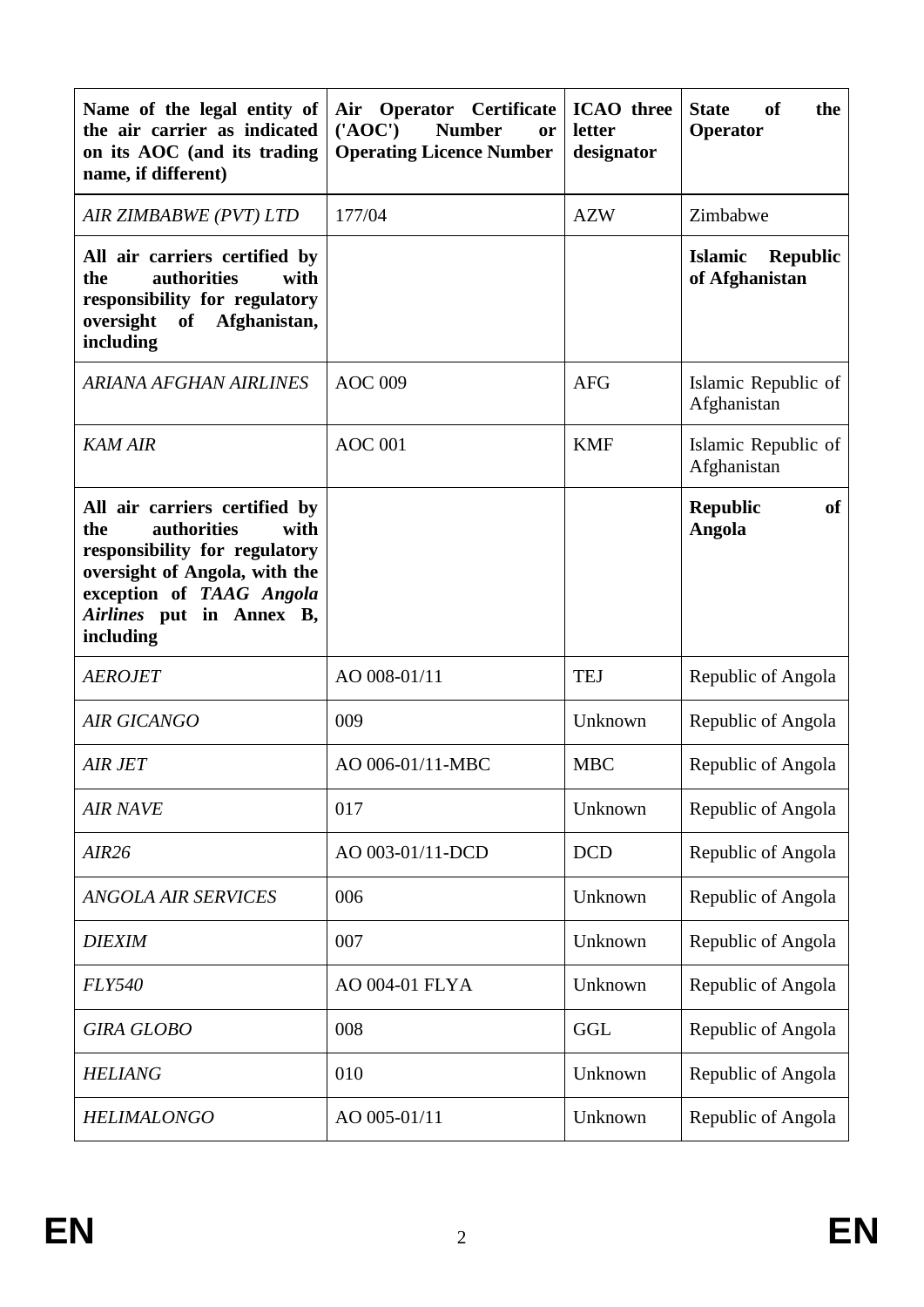| Name of the legal entity of<br>the air carrier as indicated<br>on its AOC (and its trading<br>name, if different)                                                             | Operator<br><b>Certificate</b><br>Air<br>$(^{\prime}AOC^{\prime})$<br><b>Number</b><br>or<br><b>Operating Licence Number</b> | <b>ICAO</b> three<br>letter<br>designator | <b>State</b><br>of<br>the<br>Operator                  |  |
|-------------------------------------------------------------------------------------------------------------------------------------------------------------------------------|------------------------------------------------------------------------------------------------------------------------------|-------------------------------------------|--------------------------------------------------------|--|
| <b>MAVEWA</b>                                                                                                                                                                 | 016                                                                                                                          | Unknown                                   | Republic of Angola                                     |  |
| <b>SONAIR</b>                                                                                                                                                                 | AO 002-01/10-SOR                                                                                                             | <b>SOR</b>                                | Republic of Angola                                     |  |
| All air carriers certified by<br>authorities<br>the<br>with<br>responsibility for regulatory<br>oversight of the Republic of<br>Congo, including                              |                                                                                                                              |                                           | <b>Republic of Congo</b>                               |  |
| <b>AERO SERVICE</b>                                                                                                                                                           | RAC06-002                                                                                                                    | <b>RSR</b>                                | Republic of Congo                                      |  |
| <b>AIRWAYS</b><br><b>CANADIAN</b><br><b>CONGO</b>                                                                                                                             | RAC06-012                                                                                                                    | Unknown<br>Republic of Congo              |                                                        |  |
| <b>EMERAUDE</b>                                                                                                                                                               | <b>RAC06-008</b>                                                                                                             | Unknown                                   | Republic of Congo                                      |  |
| <b>EQUAFLIGHT SERVICES</b>                                                                                                                                                    | RAC 06-003                                                                                                                   | <b>EKA</b>                                | Republic of Congo                                      |  |
| <b>EQUAJET</b>                                                                                                                                                                | RAC06-007                                                                                                                    | <b>EKJ</b>                                | Republic of Congo                                      |  |
| <b>EQUATORIAL</b><br><b>CONGO</b><br>AIRLINES S.A.                                                                                                                            | RAC 06-014                                                                                                                   | Unknown                                   | Republic of Congo                                      |  |
| <b>MISTRAL AVIATION</b>                                                                                                                                                       | RAC06-011                                                                                                                    | Unknown                                   | Republic of Congo                                      |  |
| TRANS AIR CONGO                                                                                                                                                               | RAC 06-001                                                                                                                   | <b>TSG</b>                                | Republic of Congo                                      |  |
| All air carriers certified by<br>authorities<br>with<br>the<br>responsibility for regulatory<br>oversight<br>of<br><b>Democratic</b><br>Republic of Congo (DRC),<br>including |                                                                                                                              |                                           | <b>Democratic</b><br><b>Republic of Congo</b><br>(DRC) |  |
| AIR FAST CONGO                                                                                                                                                                | 409/CAB/MIN/TVC/0112/2<br>011                                                                                                | Unknown                                   | Democratic<br>Republic of Congo<br>(DRC)               |  |
| <b>AIR KASAI</b>                                                                                                                                                              | 409/CAB/MIN/TVC/0053/2<br>012                                                                                                | Unknown                                   | Democratic<br>Republic of Congo<br>(DRC)               |  |
| AIR KATANGA                                                                                                                                                                   | 409/CAB/MIN/TVC/0056/2<br>012                                                                                                | Unknown                                   | Democratic<br>Republic of Congo                        |  |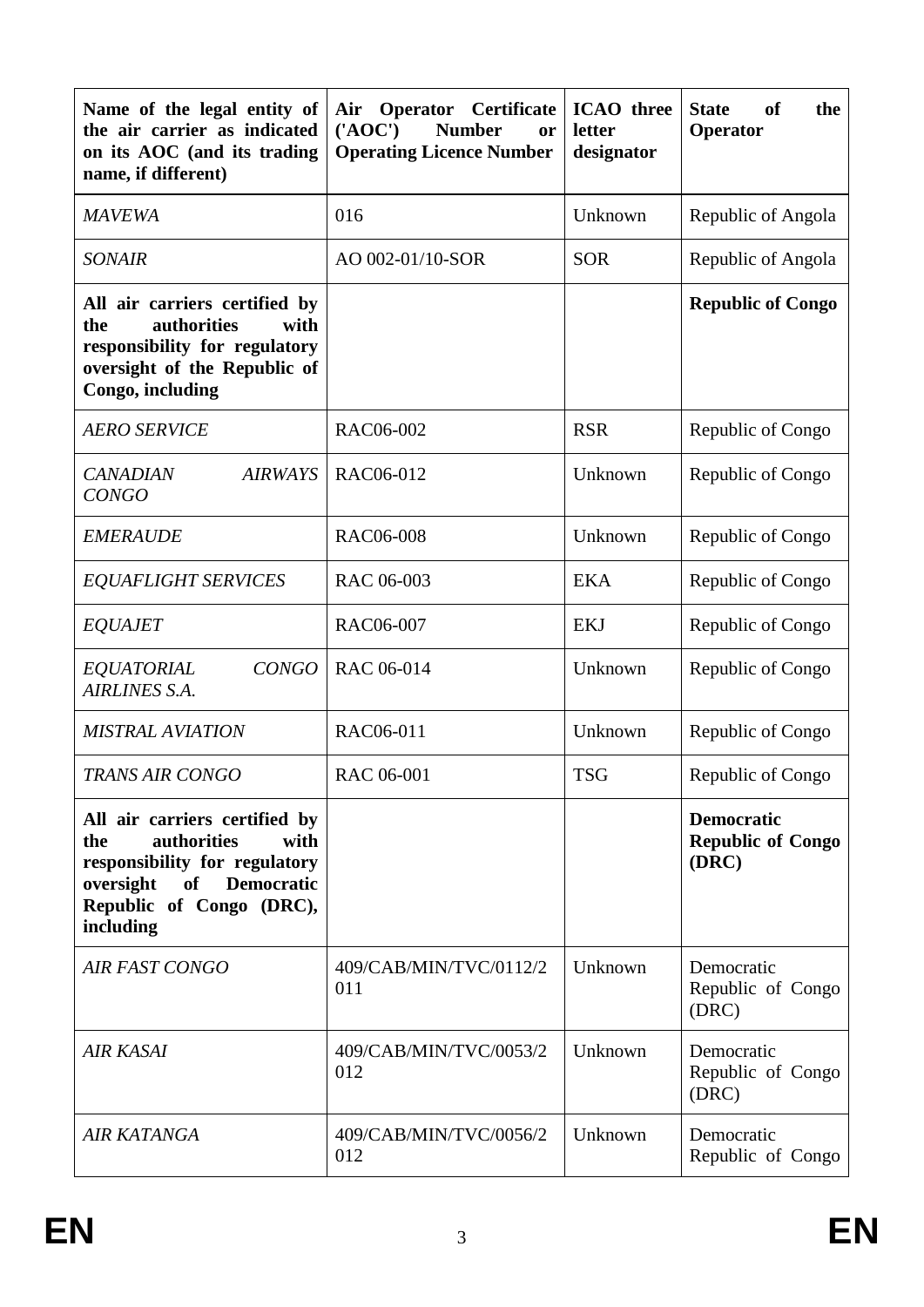| Name of the legal entity of<br>the air carrier as indicated<br>on its AOC (and its trading<br>name, if different) | Air<br><b>Operator</b> Certificate<br>$(^{\prime}AOC^{\prime})$<br><b>Number</b><br>or<br><b>Operating Licence Number</b> | <b>ICAO</b> three<br>letter<br>designator | <b>of</b><br><b>State</b><br>the<br>Operator |
|-------------------------------------------------------------------------------------------------------------------|---------------------------------------------------------------------------------------------------------------------------|-------------------------------------------|----------------------------------------------|
|                                                                                                                   |                                                                                                                           |                                           | (DRC)                                        |
| <b>AIR TROPIQUES</b>                                                                                              | 409/CAB/MIN/TVC/00625/<br>2011                                                                                            | Unknown                                   | Democratic<br>Republic of Congo<br>(DRC)     |
| <b>BLUE AIRLINES</b>                                                                                              | 106/CAB/MIN/TVC/2012                                                                                                      | <b>BUL</b>                                | Democratic<br>Republic of Congo<br>(DRC)     |
| <b>BLUE SKY</b>                                                                                                   | 409/CAB/MIN/TVC/0028/2<br>012                                                                                             | Unknown                                   | Democratic<br>Republic of Congo<br>(DRC)     |
| <b>BUSY BEE CONGO</b>                                                                                             | 409/CAB/MIN/TVC/0064/2<br>010                                                                                             | Unknown                                   | Democratic<br>Republic of Congo<br>(DRC)     |
| <b>AFRICAINE</b><br><b>COMPAGNIE</b><br>D'AVIATION (CAA)                                                          | 409/CAB/MIN/TVC/0050/2<br>012                                                                                             | Unknown                                   | Democratic<br>Republic of Congo<br>(DRC)     |
| <b>CONGO AIRWAYS</b>                                                                                              | 019/CAB/MIN/TVC/2015                                                                                                      | Unknown                                   | Democratic<br>Republic of Congo<br>(DRC)     |
| DAKOTA SPRL                                                                                                       | 409/CAB/MIN/TVC/071/20<br>11                                                                                              | Unknown                                   | Democratic<br>Republic of Congo<br>(DRC)     |
| <b>DOREN AIR CONGO</b>                                                                                            | 102/CAB/MIN/TVC/2012                                                                                                      | Unknown                                   | Democratic<br>Republic of Congo<br>(DRC)     |
| <b>GOMAIR</b>                                                                                                     | 409/CAB/MIN/TVC/011/20<br>10                                                                                              | Unknown                                   | Democratic<br>Republic of Congo<br>(DRC)     |
| <b>KIN AVIA</b>                                                                                                   | 409/CAB/MIN/TVC/0059/2<br>010                                                                                             | Unknown                                   | Democratic<br>Republic of Congo<br>(DRC)     |
| <b>KORONGO AIRLINES</b>                                                                                           | 409/CAB/MIN/TVC/001/20<br>11                                                                                              | <b>KGO</b>                                | Democratic<br>Republic of Congo<br>(DRC)     |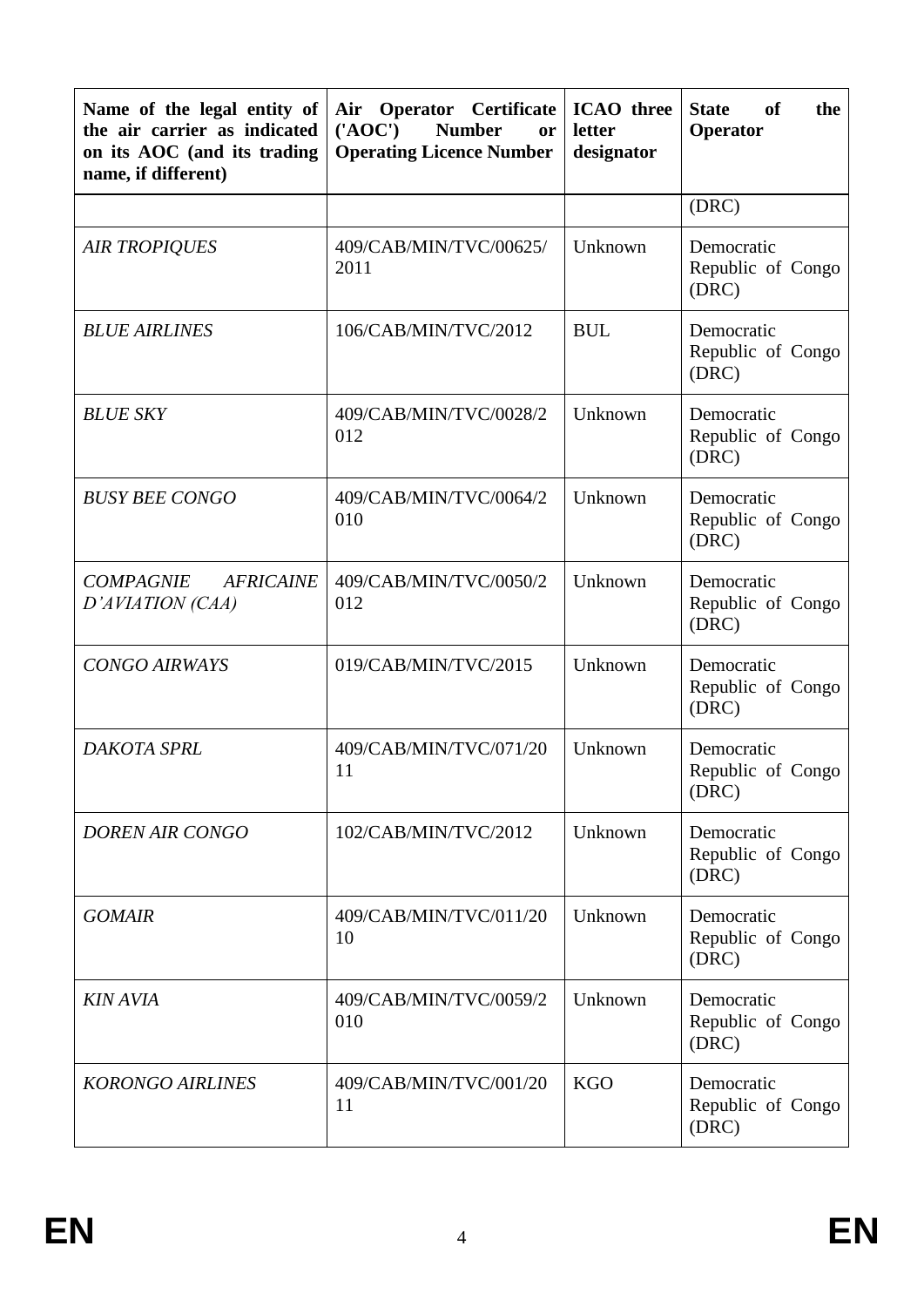| Name of the legal entity of<br>the air carrier as indicated<br>on its AOC (and its trading<br>name, if different)                                                | <b>ICAO</b> three<br><b>Operator</b> Certificate<br>Air<br>$(^{\prime}AOC^{\prime})$<br><b>Number</b><br>letter<br><b>or</b><br><b>Operating Licence Number</b><br>designator |                                        | <b>State</b><br>of<br>the<br>Operator    |
|------------------------------------------------------------------------------------------------------------------------------------------------------------------|-------------------------------------------------------------------------------------------------------------------------------------------------------------------------------|----------------------------------------|------------------------------------------|
| <b>MALU AVIATION</b>                                                                                                                                             | 098/CAB/MIN/TVC/2012                                                                                                                                                          | Unknown                                | Democratic<br>Republic of Congo<br>(DRC) |
| <b>MANGO AIRLINES</b>                                                                                                                                            | 409/CAB/MIN/TVC/009/20<br>11                                                                                                                                                  | Unknown                                | Democratic<br>Republic of Congo<br>(DRC) |
| <b>SERVE AIR</b>                                                                                                                                                 | 004/CAB/MIN/TVC/2015                                                                                                                                                          | Unknown                                | Democratic<br>Republic of Congo<br>(DRC) |
| <b>SERVICES AIR</b>                                                                                                                                              | 103/CAB/MIN/TVC/2012                                                                                                                                                          | Unknown                                | Democratic<br>Republic of Congo<br>(DRC) |
| <b>SWALA AVIATION</b>                                                                                                                                            | 409/CAB/MIN/TVC/0084/2<br>010                                                                                                                                                 | Unknown                                | Democratic<br>Republic of Congo<br>(DRC) |
| <b>CARGO</b><br><b>TRANSAIR</b><br><b>SERVICES</b>                                                                                                               | 409/CAB/MIN/TVC/073/20<br>11                                                                                                                                                  |                                        | Democratic<br>Republic of Congo<br>(DRC) |
| <b>WILL AIRLIFT</b>                                                                                                                                              | 409/CAB/MIN/TVC/0247/2<br>011                                                                                                                                                 | Unknown                                | Democratic<br>Republic of Congo<br>(DRC) |
| All air carriers certified by<br>authorities<br>the<br>with<br>responsibility for regulatory<br>Djibouti,<br>oversight<br>of<br>including                        |                                                                                                                                                                               |                                        | <b>Djibouti</b>                          |
| <b>DAALLO AIRLINES</b>                                                                                                                                           | Unknown                                                                                                                                                                       | <b>DAO</b>                             | Djibouti                                 |
| All air carriers certified by<br>authorities<br>the<br>with<br>responsibility for regulatory<br>oversight<br><b>Equatorial</b><br><b>of</b><br>Guinea, including |                                                                                                                                                                               |                                        | <b>Equatorial Guinea</b>                 |
| CEIBA INTERCONTINENTAL                                                                                                                                           | 2011/0001/MTTCT/DGAC/<br><b>SOPS</b>                                                                                                                                          | <b>CEL</b><br><b>Equatorial Guinea</b> |                                          |
| <b>CRONOS AIRLINES</b>                                                                                                                                           | 2011/0004/MTTCT/DGAC/                                                                                                                                                         | Unknown                                | <b>Equatorial Guinea</b>                 |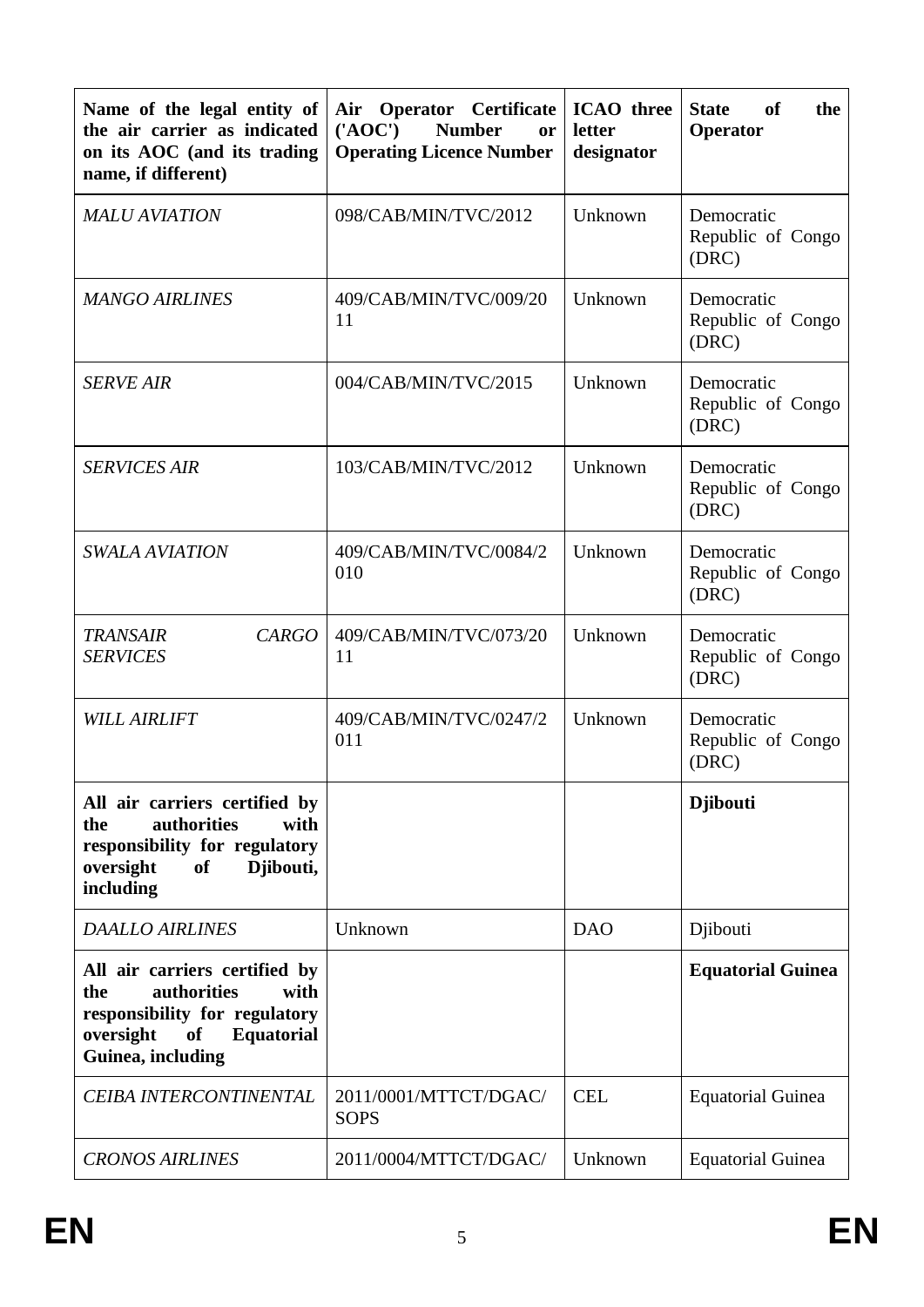| Name of the legal entity of<br>the air carrier as indicated<br>on its AOC (and its trading<br>name, if different)                                                                                                     | Operator Certificate<br>Air<br>$(^{\prime}AOC^{\prime})$<br><b>Number</b><br>or<br><b>Operating Licence Number</b> | <b>ICAO</b> three<br>letter<br>designator | <b>State</b><br>of<br>the<br>Operator |  |
|-----------------------------------------------------------------------------------------------------------------------------------------------------------------------------------------------------------------------|--------------------------------------------------------------------------------------------------------------------|-------------------------------------------|---------------------------------------|--|
|                                                                                                                                                                                                                       | <b>SOPS</b>                                                                                                        |                                           |                                       |  |
| All air carriers certified by<br>authorities<br>the<br>with<br>responsibility for regulatory<br>oversight<br>of<br>Eritrea,<br>including                                                                              |                                                                                                                    |                                           | <b>Eritrea</b>                        |  |
| <b>ERITREAN AIRLINES</b>                                                                                                                                                                                              | AOC No 004                                                                                                         | <b>ERT</b>                                | Eritrea                               |  |
| <b>NASAIR ERITREA</b>                                                                                                                                                                                                 | AOC No 005                                                                                                         | <b>NAS</b>                                | Eritrea                               |  |
| All air carriers certified by<br>authorities<br>the<br>with<br>responsibility for regulatory<br>oversight of the Republic of<br>Gabon, with the exception of<br>Afrijet and SN2AG put in<br><b>Annex B, including</b> |                                                                                                                    |                                           | <b>Republic of Gabon</b>              |  |
| <b>AFRIC AVIATION</b>                                                                                                                                                                                                 | 010/MTAC/ANAC-G/DSA                                                                                                | <b>EKG</b>                                | Republic of Gabon                     |  |
| <b>ALLEGIANCE AIR TOURIST</b>                                                                                                                                                                                         | 007/MTAC/ANAC-G/DSA                                                                                                | <b>LGE</b>                                | Republic of Gabon                     |  |
| <b>NATIONALE</b><br><b>REGIONALE</b><br>TRANSPORT (N.R.T)                                                                                                                                                             | 008/MTAC/ANAC-G/DSA                                                                                                | <b>NRG</b>                                | Republic of Gabon                     |  |
| <b>SKY GABON</b>                                                                                                                                                                                                      | 009/MTAC/ANAC-G/DSA                                                                                                | <b>SKG</b>                                | Republic of Gabon                     |  |
| <b>SOLENTA AVIATION GABON</b>                                                                                                                                                                                         | 006/MTAC/ANAC-G/DSA                                                                                                | <b>SVG</b>                                | Republic of Gabon                     |  |
| <b>TROPICAL AIR-GABON</b>                                                                                                                                                                                             | 011/MTAC/ANAC-G/DSA                                                                                                | Unknown                                   | Republic of Gabon                     |  |
| All air carriers certified by<br>authorities<br>the<br>with<br>responsibility for regulatory<br>oversight<br>of the<br>Kyrgyz<br><b>Republic, including</b>                                                           |                                                                                                                    |                                           | <b>Kyrgyz Republic</b>                |  |
| <b>AIR</b><br><b>BISHKEK</b><br><i>(formerly)</i><br>EASTOK AVIA)                                                                                                                                                     | 15                                                                                                                 | EAA                                       | Kyrgyz Republic                       |  |
| <b>AIR MANAS</b>                                                                                                                                                                                                      | 17                                                                                                                 | <b>MBB</b>                                | Kyrgyz Republic                       |  |
| <b>AVIA TRAFFIC COMPANY</b>                                                                                                                                                                                           | 23                                                                                                                 | <b>AVJ</b>                                | Kyrgyz Republic                       |  |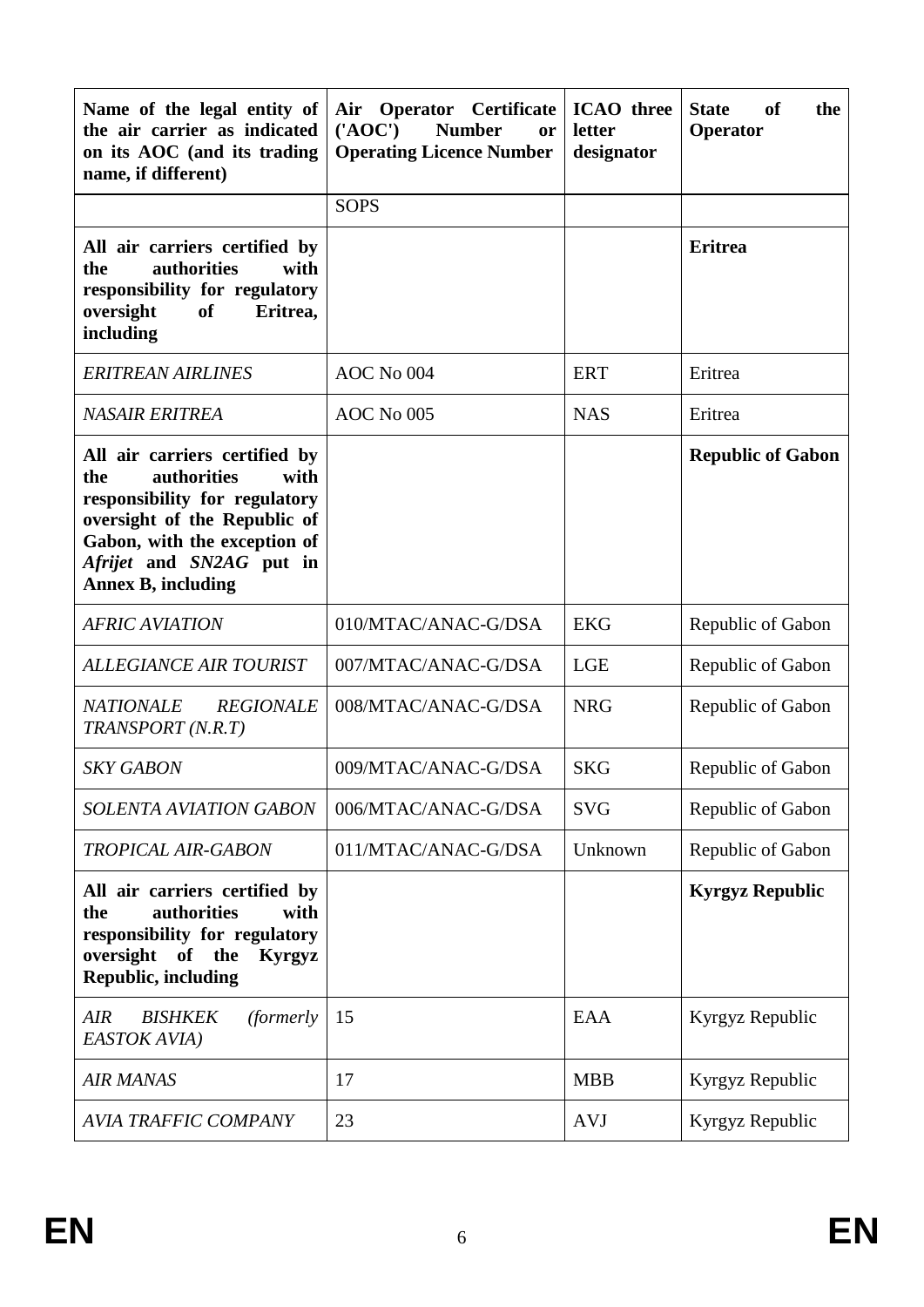| Name of the legal entity of<br>the air carrier as indicated<br>on its AOC (and its trading<br>name, if different)             | <b>Operator</b> Certificate<br>Air<br>$(^{\prime}AOC^{\prime})$<br><b>Number</b><br>or<br><b>Operating Licence Number</b> | <b>ICAO</b> three<br>letter<br>designator | <b>State</b><br><b>of</b><br>the<br>Operator |  |
|-------------------------------------------------------------------------------------------------------------------------------|---------------------------------------------------------------------------------------------------------------------------|-------------------------------------------|----------------------------------------------|--|
| <b>CENTRAL ASIAN AVIATION</b><br>SERVICES (CAAS)                                                                              | 13                                                                                                                        | <b>CBK</b>                                | Kyrgyz Republic                              |  |
| <b>HELI SKY</b>                                                                                                               | 47                                                                                                                        | <b>HAC</b>                                | Kyrgyz Republic                              |  |
| <b>AIR KYRGYZSTAN</b>                                                                                                         | 03                                                                                                                        | <b>LYN</b>                                | Kyrgyz Republic                              |  |
| <b>MANAS AIRWAYS</b>                                                                                                          | 42                                                                                                                        | <b>BAM</b>                                | Kyrgyz Republic                              |  |
| <b>S GROUP INTERNATIONAL</b><br>S<br><b>GROUP</b><br><i>(formerly)</i><br><b>AVIATION</b> )                                   | 45                                                                                                                        | <b>IND</b>                                | Kyrgyz Republic                              |  |
| <b>SKY BISHKEK</b>                                                                                                            | 43                                                                                                                        | <b>BIS</b>                                | Kyrgyz Republic                              |  |
| <b>SKY KG AIRLINES</b>                                                                                                        | 41                                                                                                                        | <b>KGK</b>                                | Kyrgyz Republic                              |  |
| <b>SKY WAY AIR</b>                                                                                                            | 39                                                                                                                        | <b>SAB</b>                                | Kyrgyz Republic                              |  |
| <b>TEZ JET</b>                                                                                                                | 46                                                                                                                        | <b>TEZ</b>                                | Kyrgyz Republic                              |  |
| <b>VALOR AIR</b>                                                                                                              | 07                                                                                                                        | <b>VAC</b>                                | Kyrgyz Republic                              |  |
| All air carriers certified by<br>authorities<br>with<br>the<br>responsibility for regulatory<br>oversight of Liberia.         |                                                                                                                           |                                           | Liberia                                      |  |
| All air carriers certified by<br>authorities<br>with<br>the<br>responsibility for regulatory<br>oversight of Libya, including |                                                                                                                           |                                           | Libya                                        |  |
| <b>AFRIQIYAH AIRWAYS</b>                                                                                                      | 007/01                                                                                                                    | <b>AAW</b>                                | Libya                                        |  |
| <b>AIR LIBYA</b>                                                                                                              | 004/01                                                                                                                    | <b>TLR</b>                                | Libya                                        |  |
| <b>BURAQ AIR</b>                                                                                                              | 002/01                                                                                                                    | <b>BRQ</b>                                | Libya                                        |  |
| <b>GHADAMES</b><br><b>AIR</b><br><b>TRANSPORT</b>                                                                             | 012/05                                                                                                                    | <b>GHT</b>                                | Libya                                        |  |
| <b>GLOBAL</b><br><b>AVIATION</b><br><b>AND</b><br><b>SERVICES</b>                                                             | 008/05                                                                                                                    | <b>GAK</b>                                | Libya                                        |  |
| <b>LIBYAN AIRLINES</b>                                                                                                        | 001/01<br><b>LAA</b>                                                                                                      |                                           | Libya                                        |  |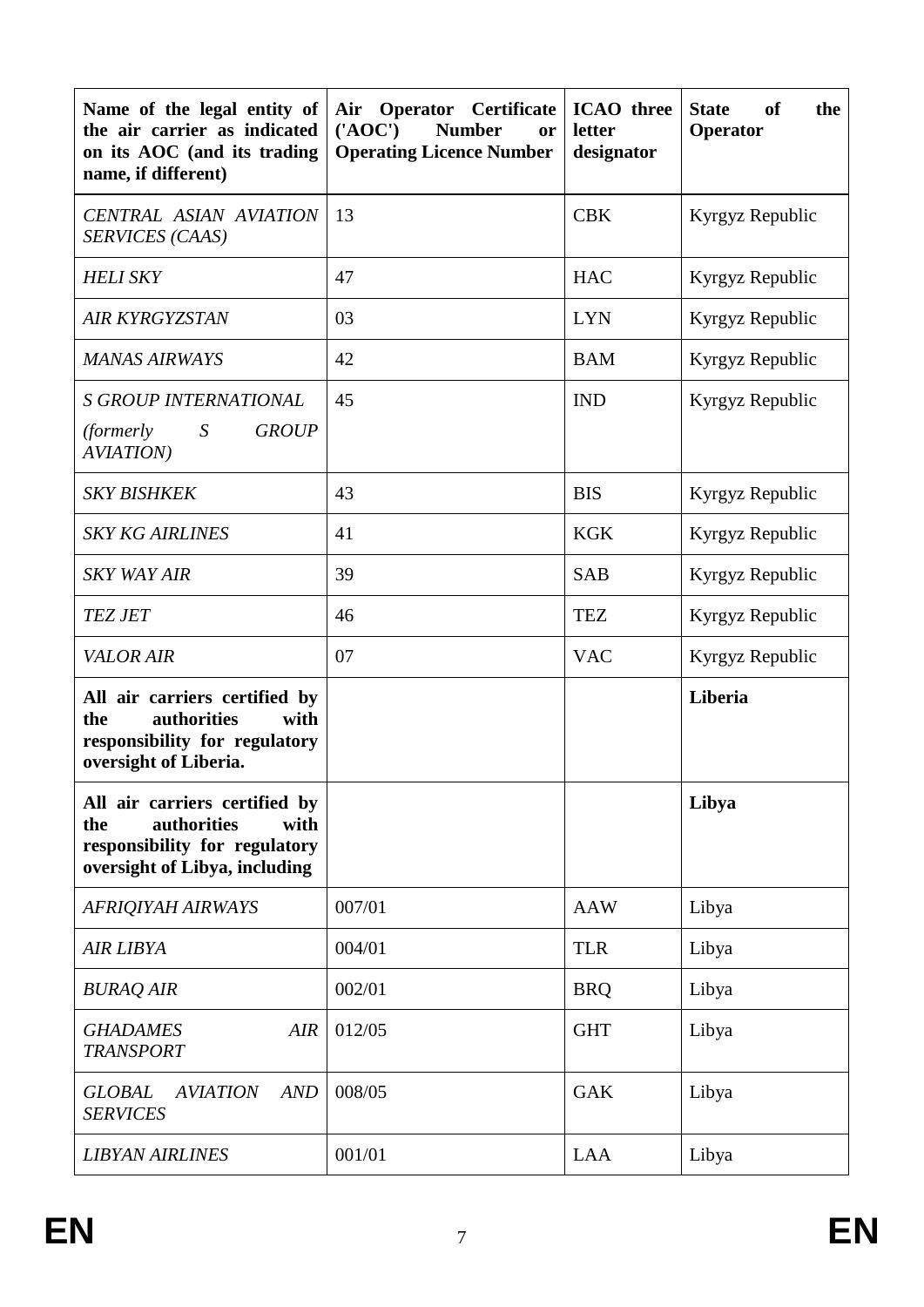| Name of the legal entity of<br>the air carrier as indicated<br>on its AOC (and its trading<br>name, if different)             | <b>Operator</b><br>Certificate<br>Air<br>$(^{\prime}AOC^{\prime})$<br><b>Number</b><br>or<br><b>Operating Licence Number</b> |            | <b>of</b><br><b>State</b><br>the<br>Operator        |  |
|-------------------------------------------------------------------------------------------------------------------------------|------------------------------------------------------------------------------------------------------------------------------|------------|-----------------------------------------------------|--|
| <b>PETRO AIR</b>                                                                                                              | 025/08                                                                                                                       | <b>PEO</b> | Libya                                               |  |
| All air carriers certified by<br>authorities<br>with<br>the<br>responsibility for regulatory<br>oversight of Nepal, including |                                                                                                                              |            | <b>Republic of Nepal</b>                            |  |
| AIR DYNASTY HELI. S.                                                                                                          | 035/2001                                                                                                                     | Unknown    | Republic of Nepal                                   |  |
| AIR KASTHAMANDAP                                                                                                              | 051/2009                                                                                                                     | Unknown    | Republic of Nepal                                   |  |
| <b>BUDDHA AIR</b>                                                                                                             | 014/1996                                                                                                                     | <b>BHA</b> | Republic of Nepal                                   |  |
| <b>FISHTAIL AIR</b>                                                                                                           | 017/2001                                                                                                                     | Unknown    | Republic of Nepal                                   |  |
| <b>GOMA AIR</b>                                                                                                               | 064/2010                                                                                                                     | Unknown    | Republic of Nepal                                   |  |
| <b>HIMALAYA AIRLINES</b>                                                                                                      | 084/2015                                                                                                                     | Unknown    | Republic of Nepal                                   |  |
| <b>MAKALU AIR</b>                                                                                                             | 057A/2009                                                                                                                    | Unknown    | Republic of Nepal                                   |  |
| <b>MANANG AIR PVT LTD</b>                                                                                                     | 082/2014                                                                                                                     | Unknown    | Republic of Nepal                                   |  |
| <b>MOUNTAIN HELICOPTERS</b>                                                                                                   | 055/2009                                                                                                                     | Unknown    | Republic of Nepal                                   |  |
| <b>MUKTINATH AIRLINES</b>                                                                                                     | 081/2013                                                                                                                     | Unknown    | Republic of Nepal                                   |  |
| <b>AIRLINES</b><br><b>NEPAL</b><br><b>CORPORATION</b>                                                                         | 003/2000                                                                                                                     | <b>RNA</b> | Republic of Nepal                                   |  |
| <b>SAURYA AIRLINES</b>                                                                                                        | 083/2014                                                                                                                     | Unknown    | Republic of Nepal                                   |  |
| <b>SHREE AIRLINES</b>                                                                                                         | 030/2002                                                                                                                     | <b>SHA</b> | Republic of Nepal                                   |  |
| <b>SIMRIK AIR</b>                                                                                                             | 034/2000                                                                                                                     | Unknown    | Republic of Nepal                                   |  |
| <b>SIMRIK AIRLINES</b>                                                                                                        | 052/2009                                                                                                                     | <b>RMK</b> | Republic of Nepal                                   |  |
| <b>SITA AIR</b>                                                                                                               | 033/2000                                                                                                                     | Unknown    | Republic of Nepal                                   |  |
| <b>TARA AIR</b>                                                                                                               | 053/2009                                                                                                                     | Unknown    | Republic of Nepal                                   |  |
| YETI AIRLINES DOMESTIC                                                                                                        | 037/2004                                                                                                                     | <b>NYT</b> | Republic of Nepal                                   |  |
| All air carriers certified by<br>authorities<br>with<br>the<br>responsibility for regulatory                                  |                                                                                                                              |            | <b>Tome</b><br><b>Sao</b><br>and<br><b>Principe</b> |  |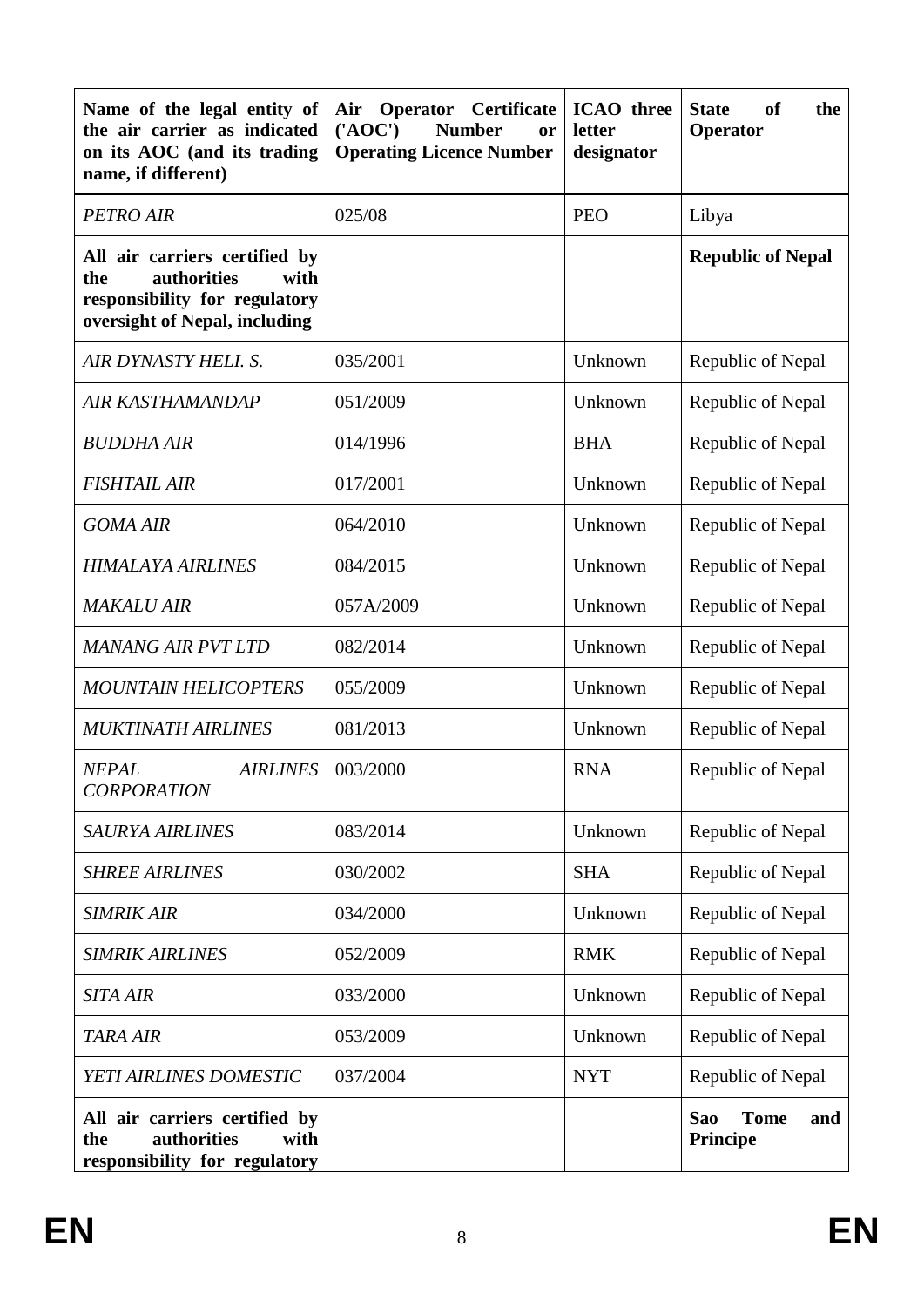| Name of the legal entity of<br>the air carrier as indicated<br>on its AOC (and its trading<br>name, if different)                       | Air Operator Certificate<br>$(^{\prime}AOC^{\prime})$<br><b>Number</b><br><b>or</b><br><b>Operating Licence Number</b> | <b>ICAO</b> three<br>letter<br>designator | <b>State</b><br>of<br>the<br>Operator |  |
|-----------------------------------------------------------------------------------------------------------------------------------------|------------------------------------------------------------------------------------------------------------------------|-------------------------------------------|---------------------------------------|--|
| oversight of Sao Tome and<br>Principe, including                                                                                        |                                                                                                                        |                                           |                                       |  |
| <b>AFRICA'S CONNECTION</b>                                                                                                              | 10/AOC/2008                                                                                                            | <b>ACH</b>                                | Tome<br>Sao<br>and<br>Principe        |  |
| <b>STP AIRWAYS</b>                                                                                                                      | 03/AOC/2006                                                                                                            | <b>STP</b>                                | Tome<br>Sao<br>and<br>Principe        |  |
| All air carriers certified by<br>authorities<br>with<br>the<br>responsibility for regulatory<br>oversight of Sierra Leone,<br>including |                                                                                                                        |                                           | <b>Sierra Leone</b>                   |  |
| AIR RUM, LTD                                                                                                                            | <b>UNKNOWN</b>                                                                                                         | <b>RUM</b>                                | Sierra Leone                          |  |
| <i>DESTINY</i><br>AIR<br>SERVICES,<br><b>LTD</b>                                                                                        | <b>UNKNOWN</b>                                                                                                         | <b>DTY</b>                                | Sierra Leone                          |  |
| <b>HEAVYLIFT CARGO</b>                                                                                                                  | <b>UNKNOWN</b>                                                                                                         | Unknown                                   | Sierra Leone                          |  |
| <b>ORANGE</b><br>AIR<br><b>SIERRA</b><br><b>LEONE LTD</b>                                                                               | <b>UNKNOWN</b>                                                                                                         | <b>ORJ</b>                                | Sierra Leone                          |  |
| <b>PARAMOUNT</b><br>AIRLINES,<br><b>LTD</b>                                                                                             | <b>UNKNOWN</b>                                                                                                         | <b>PRR</b>                                | Sierra Leone                          |  |
| SEVEN FOUR EIGHT AIR<br><b>SERVICES LTD</b>                                                                                             | <b>UNKNOWN</b>                                                                                                         | <b>SVT</b>                                | Sierra Leone                          |  |
| <b>TEEBAH AIRWAYS</b>                                                                                                                   | <b>UNKNOWN</b>                                                                                                         | Unknown                                   | Sierra Leone                          |  |
| All air carriers certified by<br>authorities<br>the<br>with<br>responsibility for regulatory<br>oversight of Sudan, including           |                                                                                                                        |                                           | <b>Republic of Sudan</b>              |  |
| <b>ALFA AIRLINES SD</b>                                                                                                                 | 54                                                                                                                     | <b>AAJ</b>                                | Republic<br>of<br>the<br>Sudan        |  |
| <b>BADR AIRLINES</b>                                                                                                                    | 35                                                                                                                     | <b>BDR</b>                                | Republic<br>of<br>the<br>Sudan        |  |
| <b>BLUE BIRD AVIATION</b>                                                                                                               | 11                                                                                                                     | <b>BLB</b>                                | Republic<br>of<br>the<br>Sudan        |  |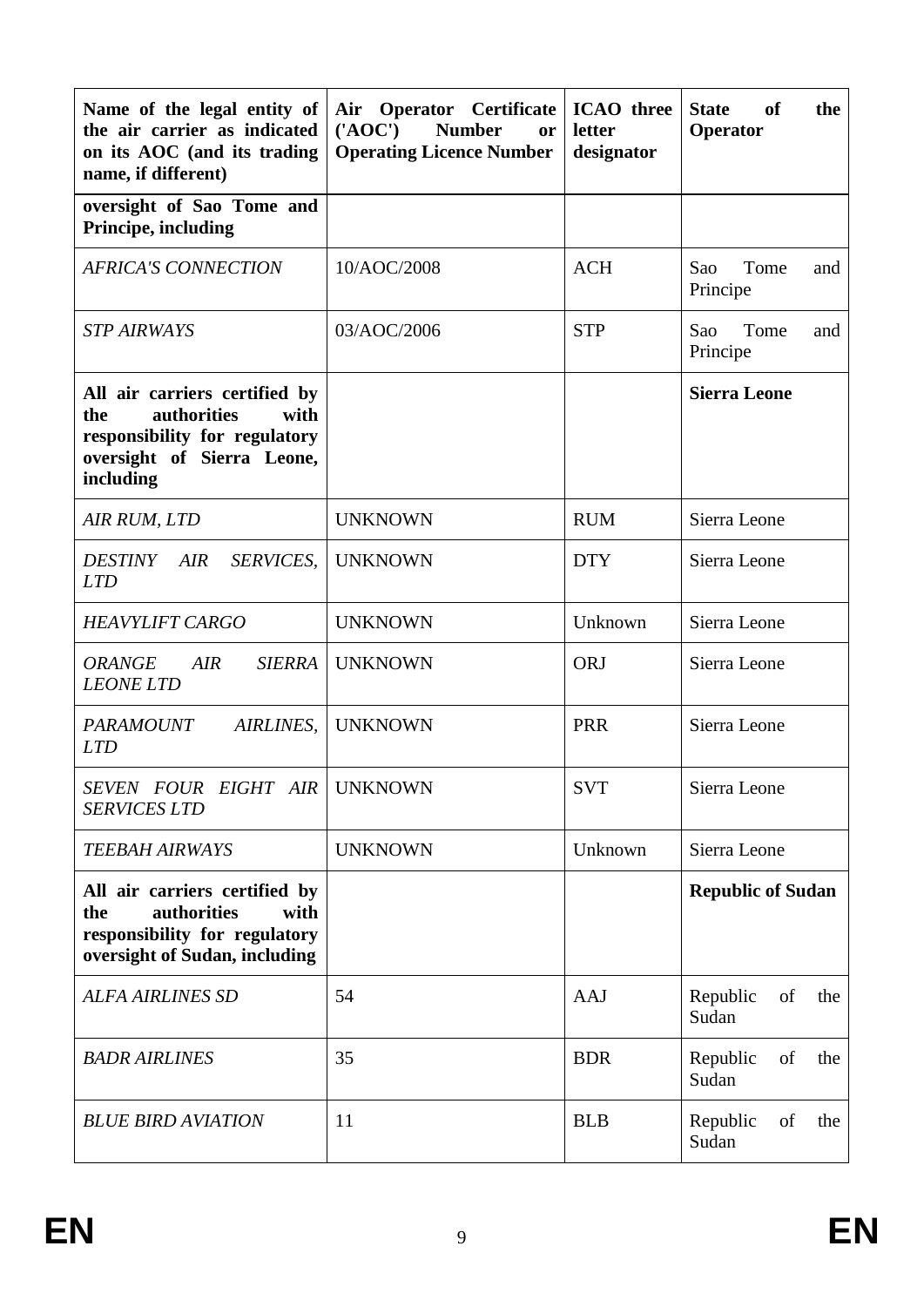| Name of the legal entity of<br>the air carrier as indicated<br>on its AOC (and its trading<br>name, if different) | <b>ICAO</b> three<br>Air<br><b>Operator</b> Certificate<br>$(^{\prime}AOC^{\prime})$<br><b>Number</b><br>letter<br>or<br><b>Operating Licence Number</b><br>designator |            | <sub>of</sub><br><b>State</b><br>the<br>Operator |
|-------------------------------------------------------------------------------------------------------------------|------------------------------------------------------------------------------------------------------------------------------------------------------------------------|------------|--------------------------------------------------|
| <b>ELDINDER AVIATION</b>                                                                                          | 8                                                                                                                                                                      | <b>DND</b> | Republic<br>of<br>the<br>Sudan                   |
| <b>GREEN FLAG AVIATION</b>                                                                                        | 17                                                                                                                                                                     | Unknown    | Republic<br>of<br>the<br>Sudan                   |
| <b>HELEJETIC AIR</b>                                                                                              | 57                                                                                                                                                                     | <b>HJT</b> | Republic<br>of<br>the<br>Sudan                   |
| <b>KATA AIR TRANSPORT</b>                                                                                         | 9                                                                                                                                                                      | <b>KTV</b> | Republic<br>of<br>the<br>Sudan                   |
| <b>KUSH AVIATION CO.</b>                                                                                          | 60                                                                                                                                                                     | <b>KUH</b> | of<br>Republic<br>the<br>Sudan                   |
| <b>NOVA AIRWAYS</b>                                                                                               | 46                                                                                                                                                                     | <b>NOV</b> | Republic<br>of<br>the<br>Sudan                   |
| SUDAN AIRWAYS CO.                                                                                                 | $\mathbf{1}$                                                                                                                                                           | <b>SUD</b> | of<br>Republic<br>the<br>Sudan                   |
| <b>SUN AIR</b>                                                                                                    | 51                                                                                                                                                                     | <b>SNR</b> | Republic<br>of<br>the<br>Sudan                   |
| <b>TARCO AIR</b>                                                                                                  | 56                                                                                                                                                                     | <b>TRQ</b> | of<br>the<br>Republic<br>Sudan                   |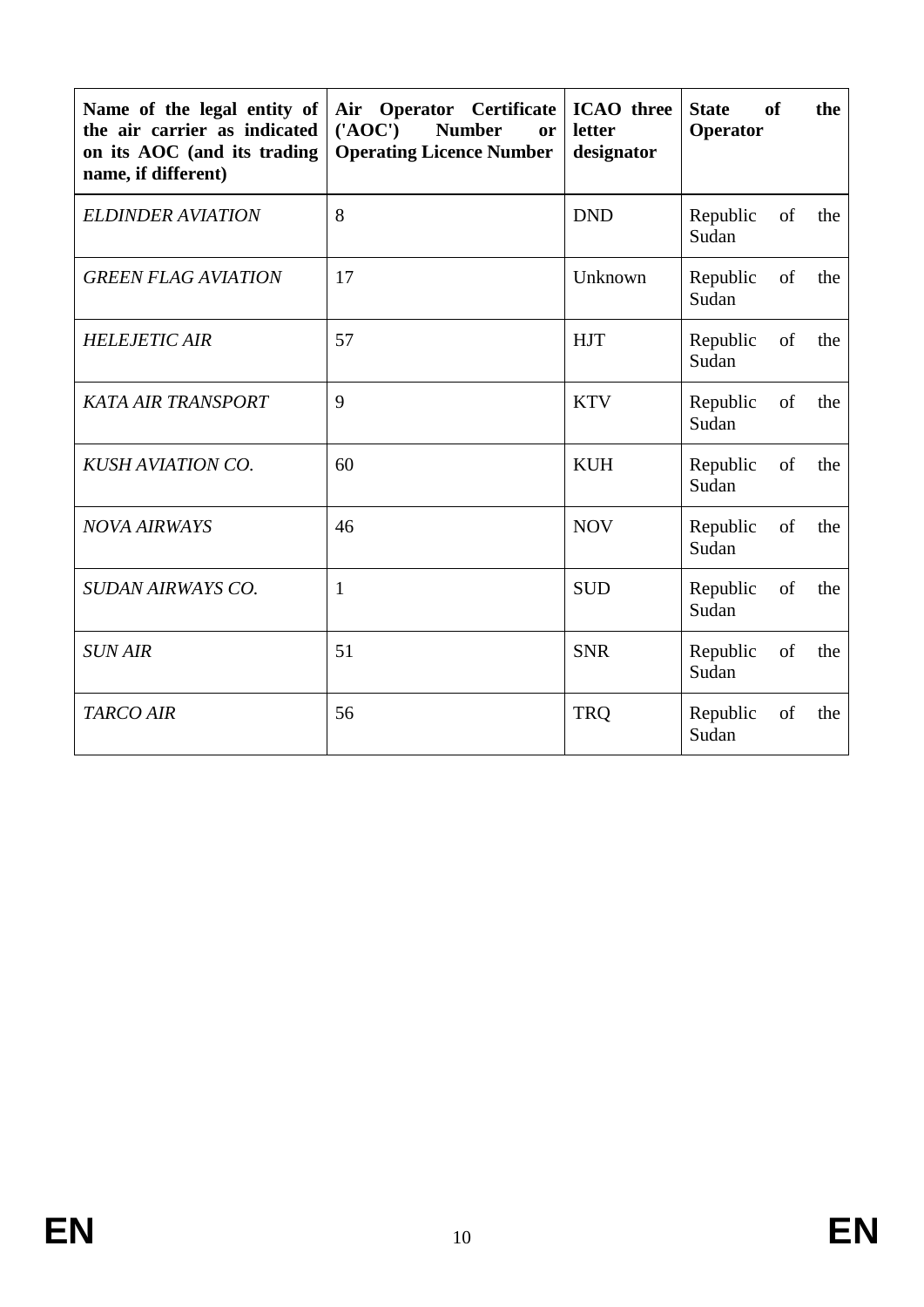## **ANNEX B**

#### **LIST OF AIR CARRIERS WHICH ARE SUBJECT TO OPERATIONAL RESTRICTIONS WITHIN THE UNION**<sup>2</sup>

| <b>of</b><br>the<br><b>Name</b><br>legal entity of<br>the air carrier<br>as indicated on<br>its AOC (and its<br>trading name, if<br>different) | Air<br>Operator<br><b>Certificate</b><br>$(^{\prime}AOC^{\prime})$<br><b>Number</b> | <b>ICAO</b> three<br>letter<br>designator | State of the<br>Operator | Aircraft<br>type<br>restricted                                                                                                                                                                                                                      | <b>Registration</b><br>$mark(s)$ and,<br>when<br>available,<br>construction<br>serial<br>$number(s)$ of<br>restricted<br>aircraft                                                                                                                                                                                                                                                                               | <b>State</b><br>of<br>registry |
|------------------------------------------------------------------------------------------------------------------------------------------------|-------------------------------------------------------------------------------------|-------------------------------------------|--------------------------|-----------------------------------------------------------------------------------------------------------------------------------------------------------------------------------------------------------------------------------------------------|-----------------------------------------------------------------------------------------------------------------------------------------------------------------------------------------------------------------------------------------------------------------------------------------------------------------------------------------------------------------------------------------------------------------|--------------------------------|
| TAAG ANGOLA<br><b>AIRLINES</b>                                                                                                                 | 001                                                                                 | <b>DTA</b>                                | Republic of<br>Angola    | All<br>fleet<br>with<br>the<br>exception<br>of: aircraft<br>of<br>type<br>Boeing<br>B737-700,<br>aircraft of<br>type<br>Boeing<br>B777-200,<br>aircraft of<br>type<br>Boeing<br>B777-300<br>and<br>aircraft of<br>type<br>Boeing<br>B777-<br>300ER. | All fleet with<br>the exception<br>of:<br>aircraft<br>within<br>the<br>Boeing<br>B737-700<br>fleet,<br>as<br>mentioned on<br>AOC;<br>the<br>aircraft<br>within<br>the<br>Boeing<br>B777-200<br>fleet,<br><b>as</b><br>mentioned on<br>AOC;<br>the<br>aircraft<br>within<br>the<br>Boeing<br>B777-300<br>fleet,<br><b>as</b><br>mentioned on<br>the AOC and<br>aircraft<br>within<br>the<br>Boeing<br>B777-300ER | Republic<br>of Angola          |

 $\overline{2}$ <sup>2</sup> Air carriers listed in Annex B could be permitted to exercise traffic rights by using wet-leased aircraft of an air carrier which is not subject to an operating ban, provided that the relevant safety standards are complied with.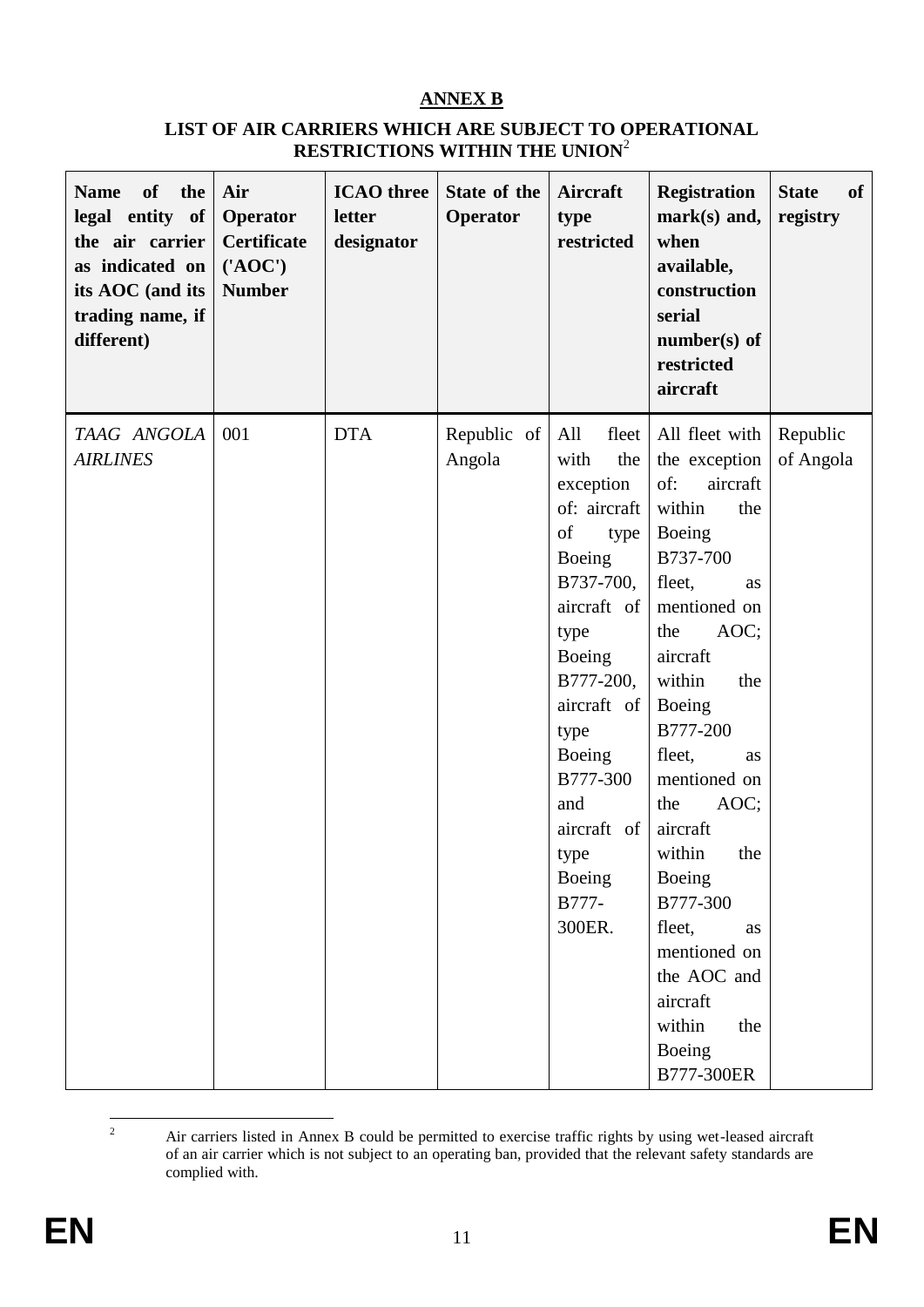| <b>Name</b><br><b>of</b><br>the<br>legal entity of<br>the air carrier<br>as indicated on<br>its AOC (and its<br>trading name, if<br>different) | Air<br>Operator<br><b>Certificate</b><br>$(^{\prime}AOC^{\prime})$<br><b>Number</b> | <b>ICAO</b> three<br>letter<br>designator | State of the<br>Operator | <b>Aircraft</b><br>type<br>restricted                                                                                                                                | <b>Registration</b><br>mark(s) and,<br>when<br>available,<br>construction<br>serial<br>$number(s)$ of<br>restricted<br>aircraft | <b>State</b><br>of<br>registry                                     |
|------------------------------------------------------------------------------------------------------------------------------------------------|-------------------------------------------------------------------------------------|-------------------------------------------|--------------------------|----------------------------------------------------------------------------------------------------------------------------------------------------------------------|---------------------------------------------------------------------------------------------------------------------------------|--------------------------------------------------------------------|
|                                                                                                                                                |                                                                                     |                                           |                          |                                                                                                                                                                      | fleet,<br>as<br>mentioned on<br>the AOC.                                                                                        |                                                                    |
| <b>SERVICE</b><br>AIR<br><b>COMORES</b>                                                                                                        | 06-819/TA-<br>15/DGACM                                                              | <b>KMD</b>                                | Comoros                  | All<br>fleet<br>with<br>the<br>exception<br>of:<br><b>LET</b><br>410 UVP.                                                                                            | All fleet with<br>the exception<br>of: D6-CAM<br>(851336).                                                                      | Comoros                                                            |
| <b>AFRIJET</b><br><b>BUSINESS</b><br>SERVICE <sup>3</sup>                                                                                      | 002/MTAC/<br>ANAC-<br>G/DSA                                                         | <b>ABS</b>                                | Republic of<br>Gabon     | All<br>fleet<br>with<br>the<br>exception<br>of:<br>$\overline{2}$<br>aircraft of<br>type<br>Falcon 50,<br>aircraft<br>$\overline{2}$<br>of<br>type<br>Falcon<br>900. | All fleet with<br>the exception<br>of: TR-LGV;<br>TR-LGY;<br>TR-AFJ; TR-<br>AFR.                                                | Republic<br>of Gabon                                               |
| <b>NOUVELLE AIR</b><br><b>AFFAIRES</b><br><b>GABON</b><br>(SN2AG)                                                                              | 003/MTAC/<br>ANAC-<br>G/DSA                                                         | <b>NVS</b>                                | Republic of<br>Gabon     | All<br>fleet<br>with<br>the<br>exception<br>of:<br>$\mathbf{1}$<br>aircraft of<br>type<br>Challenger<br>$CL-601, 1$<br>aircraft of<br>HS-<br>type                    | All fleet with<br>the exception<br>of: TR-AAG,<br>ZS-AFG.                                                                       | Republic<br>of Gabon;<br>Republic<br>$\sigma f$<br>South<br>Africa |

 <sup>3</sup> Afrijet is only allowed to use the specific aircraft mentioned for its current level of operations within the Union.